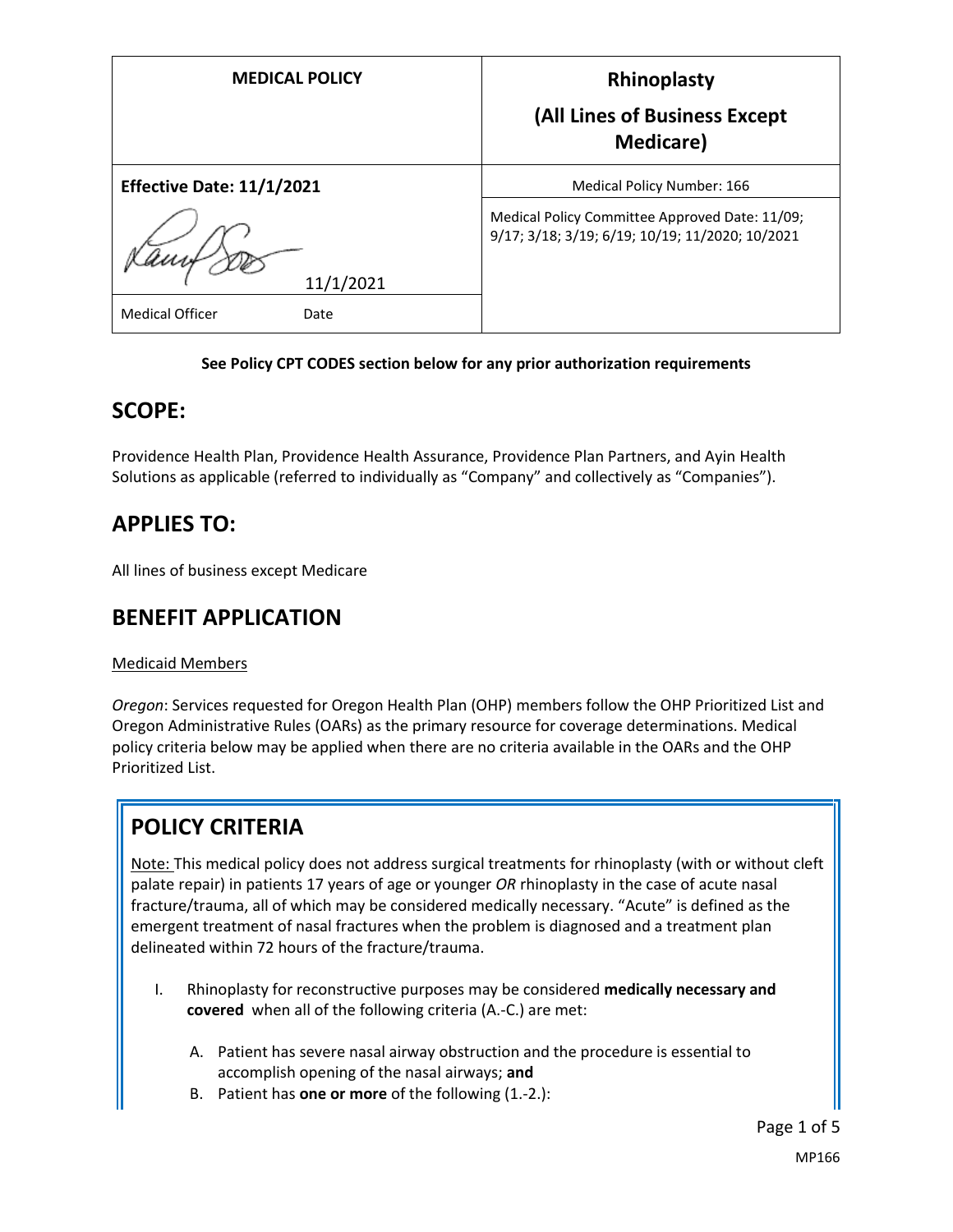- 1. Nasal deformity; **and/or**
- 2. History of trauma; **and**
- C. **All** of the following (1.-2.) documentation is submitted:
	- 1. Complete otolaryngologist evaluation; **and**
	- 2. Documentation of the proposed surgical plan.
- II. Rhinoplasty is considered **cosmetic and not covered** when criterion I. above is not been met.

Link t[o Policy Summary](#page-3-0)

# **CPT CODES**

| <b>All Lines of Business Except Medicare</b> |                                                                                                                                                |
|----------------------------------------------|------------------------------------------------------------------------------------------------------------------------------------------------|
| <b>Prior Authorization Required</b>          |                                                                                                                                                |
| 30400                                        | Rhinoplasty, primary; lateral and alar cartilages and/or elevation of nasal tip                                                                |
| 30410                                        | Rhinoplasty, primary; complete, external parts including bony pyramid, lateral and alar<br>cartilages, and/or elevation of nasal tip           |
| 30420                                        | Rhinoplasty, primary; including major septal repair                                                                                            |
| 30430                                        | Rhinoplasty, secondary; minor revision (small amount of nasal tip work)                                                                        |
| 30435                                        | Rhinoplasty, secondary; intermediate revision (bony work with osteotomies)                                                                     |
| 30450                                        | Rhinoplasty, secondary; major revision (nasal tip work and osteotomies)                                                                        |
| No Prior Authorization Required              |                                                                                                                                                |
| 30460                                        | Rhinoplasty for nasal deformity secondary to congenital cleft lip and/or palate, including<br>columellar lengthening; tip only                 |
| 30462                                        | Rhinoplasty for nasal deformity secondary to congenital cleft lip and/or palate, including<br>columellar lengthening; tip, septum, osteotomies |

## **DESCRIPTION**

Per the Centers for Medicare & Medicaid Local Coverage Determination (LCD): Plastic Surgery (L37020), rhinoplasty is defined as: $<sup>1</sup>$ </sup>

"a procedure performed on the external or internal structures of the nose, septum, or turbinate. This surgery may be performed to improve abnormal function, reconstruct congenital or acquired deformities, or to enhance appearance. It generally involves rearrangement or excision of the supporting bony and cartilaginous structures and incision or excision of the overlying skin of the nose."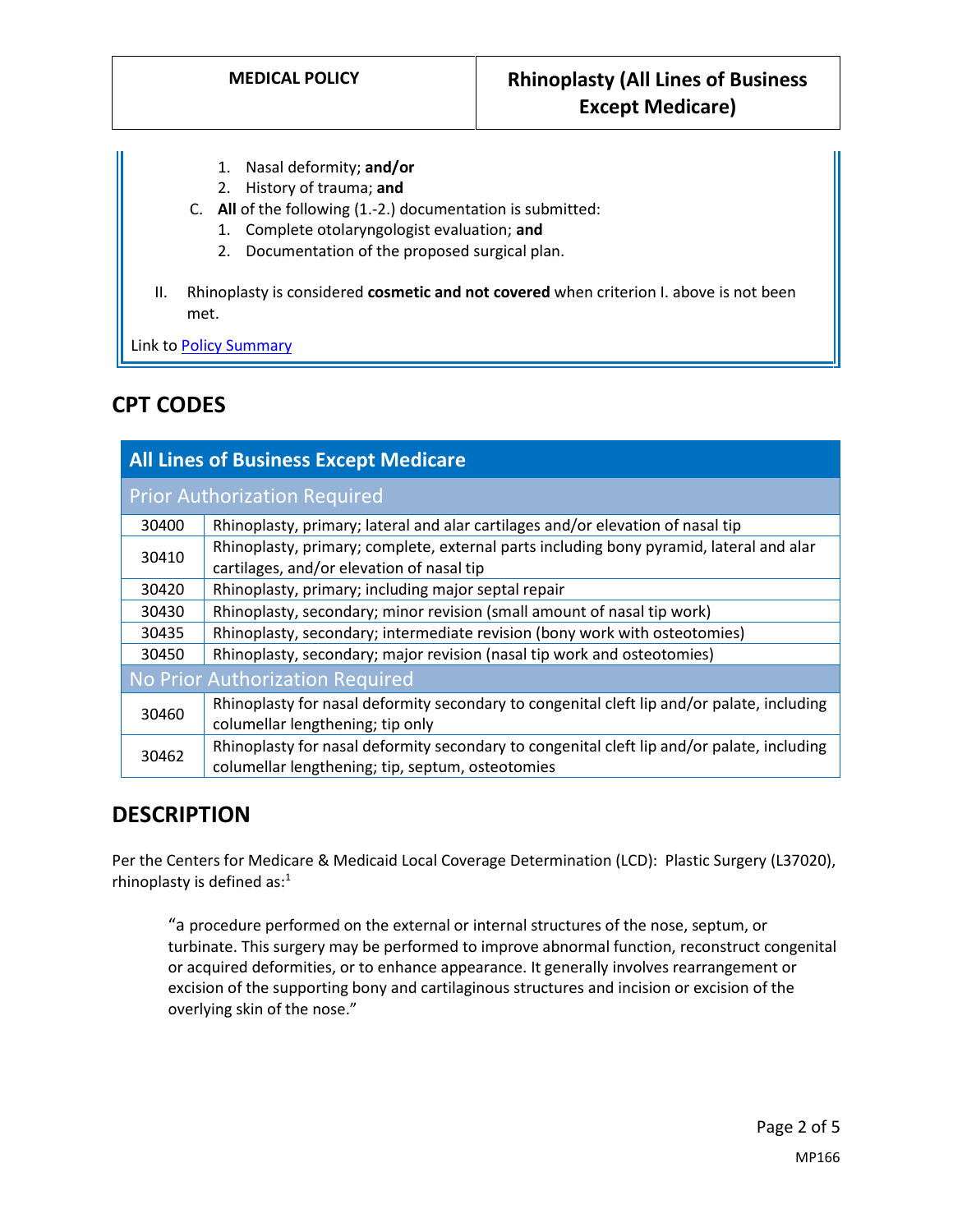### **REVIEW OF EVIDENCE**

A review of the ECRI, Hayes, Cochrane, and PubMed databases was conducted regarding the use of functional rhinoplasty. Below is a summary of the available evidence identified through September 2021.

#### *Systematic Reviews*

- In 2019, Kandathil and colleagues conducted a systematic review and meta-analysis evaluating efficacy of repair of the lateral nasal wall in adult patients with nasal airway obstruction.<sup>2</sup> Independent investigators systematically searched the literature through July 2017, identified eligible studies, assessed study quality, and extracted data. Effect sizes were first calculated for each study and then pooled together using random effects synthesis. In total, 10 observational studies were included for review (8 prospective, 2 retrospective), assessing 324 participants (range: 6 to 79). Follow-up ranged from 3 months to 24 months. The pooled effect size supported the efficacy of functional rhinoplasty for the treatment of nasal airway obstruction caused by lateral nasal wall insufficiency – the pooled effect size for functional rhinoplasty was - 47.7 (95% CI, -53.4 to 42.1) points on the Nasal Obstruction Symptom Evaluation scale with high heterogeneity of 72%. Outcomes were similar at short- (−45.0 points [95% CI, −47.8 to −42.2 points]), mid- (−48.4 points [95% CI, −52.5 to −44.4 points]), and long-term (−49.0 points [95% CI, −62.1 to −35.8 points]) follow-ups. Limitations included small sample sizes, study design, high heterogeneity ( $I^2$  = 72%) and the lack of randomized or controlled trials.
- In 2017, Floyd and colleagues conducted a systematic review and meta-analysis of studies evaluating functional rhinoplasty outcomes with the Nasal Obstruction Symptom Evaluation (NOSE) score.<sup>3</sup> Independent investigators systematically searched the literature through November 2015, identified eligible studies, assessed study quality, and extracted data. Study results were pooled with a random effects model; change in NOSE score after surgery was assessed with both the mean difference between baseline and postoperative results and the standardized mean difference. In total, 16 studies were included for review, assessing NOSE scores for 479 patients (range: 7 to 38). The studies' had a pooled mean preoperative NOSE score of 67.4 (95% CI, 61-73.9) based on random effects meta-analysis. The range of scores was 34.8 to 86.5 with very high heterogeneity ( $I^2$  = 95). Substantial improvement in NOSE score was reported at 3-, 6-, and 12-month follow-up. Investigators concluded that nasal obstruction, as measured by the NOSE survey, improves substantially for at least 12 months after functional rhinoplasty. Limitations undermining results' validity included small sample sizes, high heterogeneity, the preponderance of case series included for review, inadequate follow-up, and a lack of randomized or controlled trials conducted to date.
- In 2008, Rhee and colleagues conducted a systematic review evaluating the safety and efficacy of functional rhinoplasty or nasal valve repair.<sup>4</sup> Independent investigators systematically searched the literature through August 2007, identified eligible studies, assessed study quality, and extracted data. In total, 82 articles were included for review, 44 of which met inclusion criteria (42 case series, 2 cohort studies), evaluated 2,295 patients (range: 7 to 312) who had undergone some form of functional rhinoplasty. Follow-up ranged from 1 month to 13 years.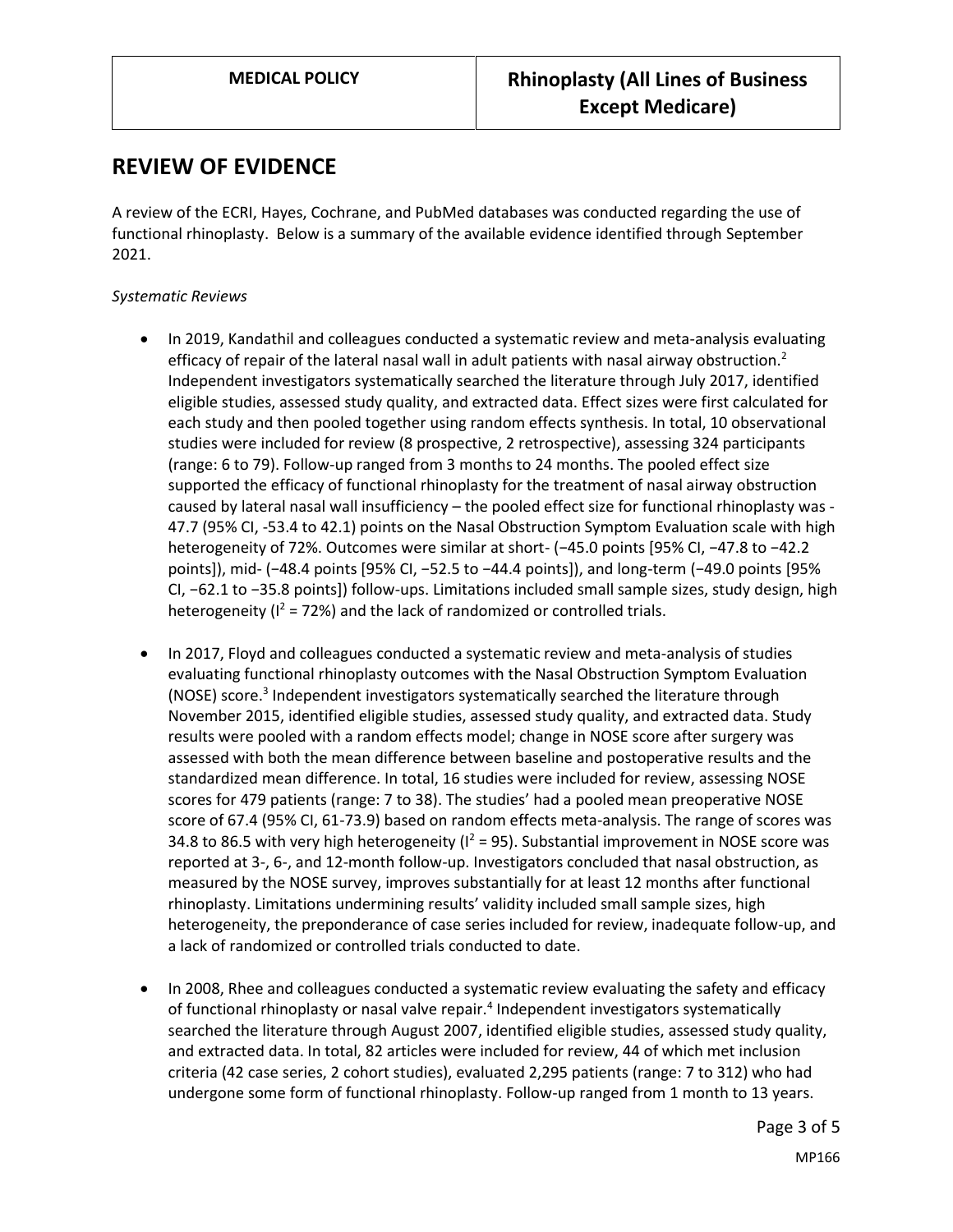Outcome measures of interest included subjective gross patient reports, non-validated questionnaires, validated patient-report measures and objective measurements (e.g. rhinomanometry, acoustic rhinometry, and nasal airflow studies). Limitations included heterogeneity of study design, quality, invention and outcome measures used, all of which prevented the pooling of data. Despite heterogeneity, all articles generally supported the efficacy of functional rhinoplasty techniques for the treatment of nasal obstruction. Efficacy ranged from 65% to 100%, with no study finding rhinoplasty ineffective as an intervention. Investigators concluded that there was substantial level 4 evidence (i.e. case series/case report) to support the efficacy of rhinoplasty techniques for treatment of nasal obstruction due to nasal valve collapse. Authors also called for additional studies using comparison cohorts and standardized objective outcome measures to further establish the efficacy of rhinoplasty.

# **CLINICAL PRACTICE GUIDELINES**

No relevant clinical practice guidelines were identified addressing the use of functional rhinoplasty for the treatment of nasal obstruction.

# <span id="page-3-0"></span>**POLICY SUMMARY**

Data from systematic reviews of case series indicate that rhinoplasty is a safe and effective treatment of nasal obstruction. Despite limitations arising from studies' small sample sizes, case series design and high heterogeneity, meta-analyses suggest that rhinoplasty significantly improves patients' Nasal Obstruction Symptom Evaluation (NOSE) score, an important patient-reported outcome. While randomized and controlled trials with larger patient cohorts are necessary to further establish validity, especially of objective outcomes measures, long-term data from low-quality studies sufficiently demonstrates the procedure's efficacy.

# **INSTRUCTIONS FOR USE**

Company Medical Policies serve as guidance for the administration of plan benefits. Medical policies do not constitute medical advice nor a guarantee of coverage. Company Medical Policies are reviewed annually and are based upon published, peer-reviewed scientific evidence and evidence-based clinical practice guidelines that are available as of the last policy update. The Companies reserve the right to determine the application of Medical Policies and make revisions to Medical Policies at any time. Providers will be given at least 60-days' notice of policy changes that are restrictive in nature.

The scope and availability of all plan benefits are determined in accordance with the applicable coverage agreement. Any conflict or variance between the terms of the coverage agreement and Company Medical Policy will be resolved in favor of the coverage agreement.